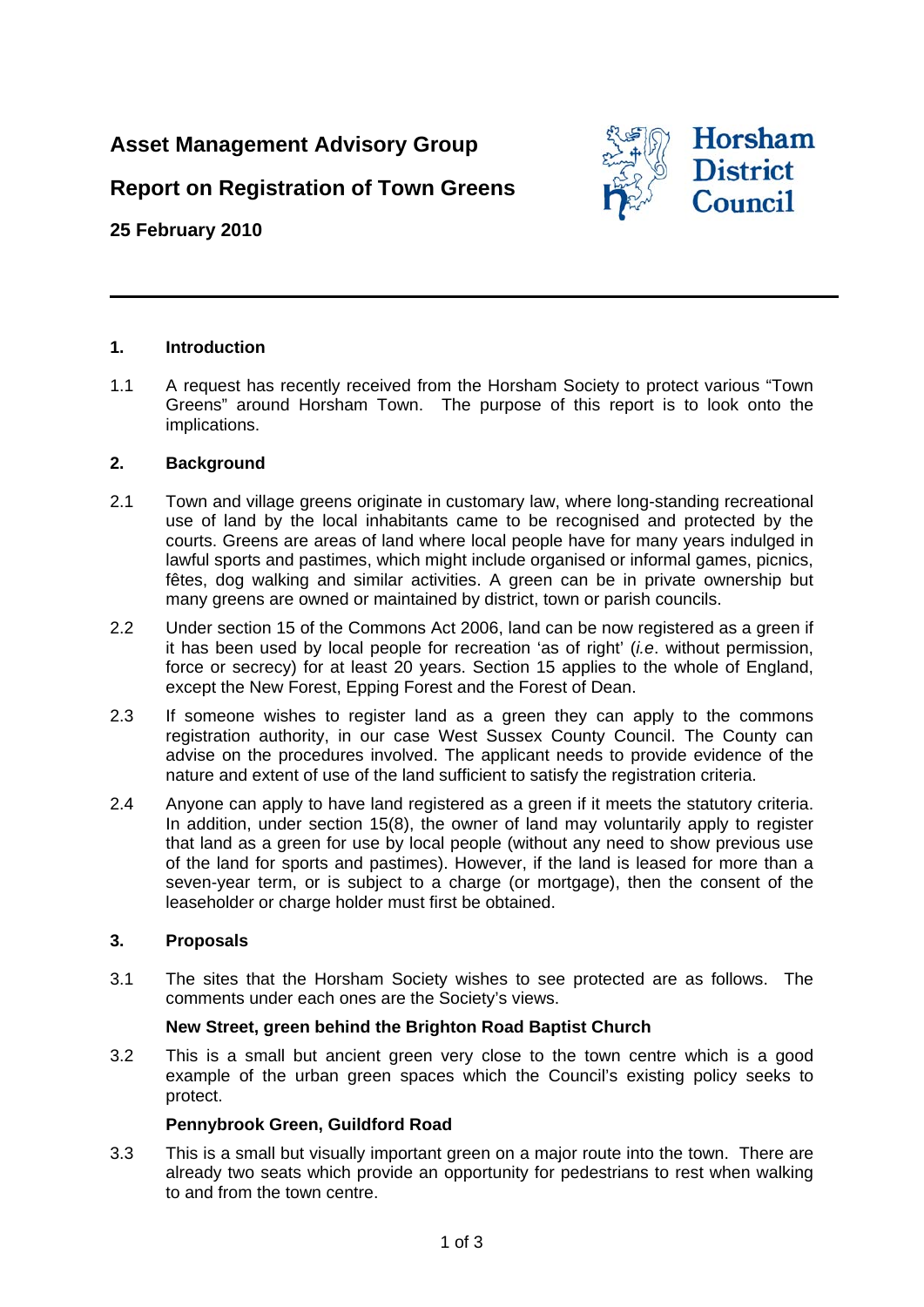## **Crawley Road, Roffey, either side of Church Road**

3.4 This green area acts as a buffer between the Crawley Road, another major route into the town, and the new housing off Church Lane. The southern section, being wider, is particularly attractive and potentially more at risk of future development.

## **Redkiln Way / Oak Tree Way**

3.5 This green abuts Redkiln Way, on both sides of Oak Tree Way. It makes a considerable contribution to softening the urban street scene and provides a buffer between the industrial area and the adjacent housing.

#### **Hills Farm Recreation Ground, Hills Farm Lane/ Blackbridge Lane**

3.6 This open space is a key feature of the Needles estate and of significant landscape importance. It warrants protection as a Town Green.

#### **4. Consultations**

## **Head of Planning and Environment**

4.1 Whilst designation as a "Town Green" would be a factor in the consideration of a planning application on such a designated site, it would not have any other significant implications from a planning perspective. It would also be necessary to note that the designation as a Town Green is undertaken under separate legislation to that relating to Planning Control.

## **Strategic Land and Property Manager**

4.2 From the strategic land perspective my initial reaction is that there should not be a need for additional protection through designation as town greens. Any development proposal for green areas in the town would need to make a comprehensive planning case in order to succeed - you might recall the case of Ramsey Close where our proposal to sell a small area of green space to Saxon Weald for affordable housing got a thorough examination and was refused at DC North.

# **LDF Project Manager**

- 4.3 I do not consider the 'Town Greens' to need protecting by section 15 of the Commons Act 2006. These spaces are already protected by national policy within PPG17 and the policies in the Core Strategy and General Development Control Policies, namely Policy CP1 and CP14 and DC21. Policies CP1 and CP14 in the Core Strategy look to protect and enhance landscape and townscape character and the protection and enhancement of community facilities and services. Policy DC21 in the General Development Control Policies document seeks to protect such areas from "Development that would result in the loss of existing sport, recreational or amenity space". Policy DC21 also enables the enhancement of such spaces, such proposals considered on a site-by-site basis. These policies within Development Plan Documents, form part of the statutory Development Plan for the area and therefore are a material consideration in the determination of any planning application.
- 4.4 The Council will be looking more widely at such areas through work on Green Infrastructure, building on work already completed by the Council in the PPG17 assessment. This will look at all green spaces and corridors in the District which form the District's 'green infrastructure'. This work will help to inform the review of the Core Strategy and any subsequent Policies or Supplementary Planning Documents.
- 4.5 In conclusion at this time we see no need to seek to protect these areas further.